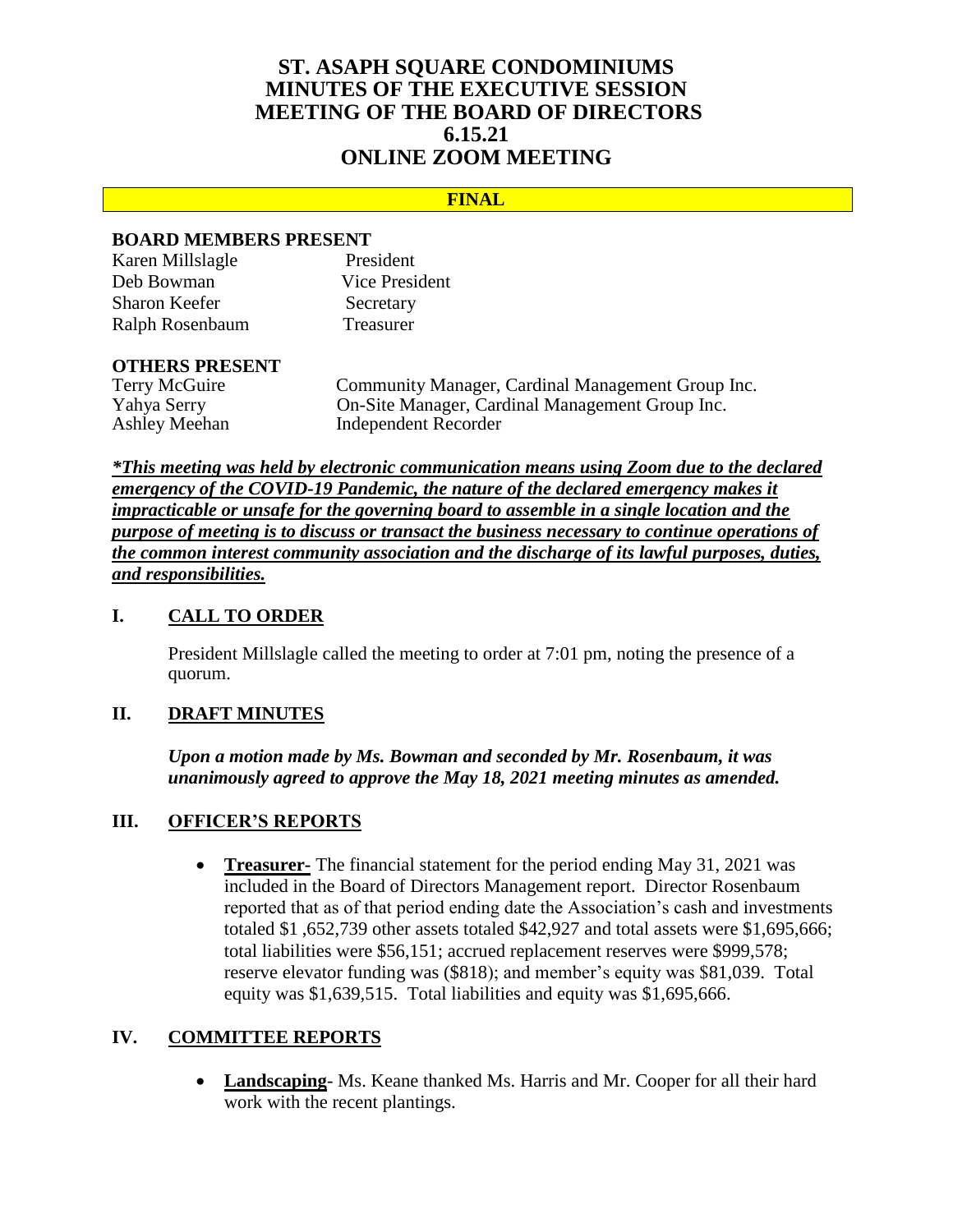St. Asaph Board Meeting June 15, 2021 Page 2

#### **FINAL**

• Pool- it was noted the guest pass service on the registration system is currently not working, Management will be delivering hard passes for residents to use in the mean time.

# **V. OTHER REPORTS**

- **City of Alexandria-** there is now an 11C Bus at the Braddock Road Metro; part of its route goes down to Mount Vernon but it stops at Washington and Jefferson. The new signage can be misleading residents were advised to pay extra attention.
- **Website-** The pool picture has been updated to reflect the new plaza deck.

# **VI. OPEN FORUM**

A resident inquired about the building's flood insurance; she noted the building could possibly be in a flood plain in the future and insurance rates could rise.

A resident discussed updates on topics she presented to the Board in prior meetings such as bids for replacement of back flow preventers, estimates for fobs, legislation for virtual board meetings, status of the action item list and mask use in the building/confusion on signage. She expressed frustration with the color of the concrete near the surface lot and stated it does not match; Management will reach out to the vendor to see what options are available to fix it. The Board would like to view color samples on actual cement this time, not paper.

#### **VII. MANAGEMENT REPORT**

- **Pool Software-** Management stated the guest passes are currently not working on the software, hard passes will be administered.
- **Updated Website-** Management recommended updating the website to use the software Front Steps which includes work order software that would allow residents to submit official work orders, allow owners to view the status of their assessments and a payment portal. The Board will review the software and report back.
- **Garage Door Maintenance Agreement-** A proposal was presented to the Board for review and approval to authorize quarterly routine and preventative maintenance visits for the newly installed garage door.

# *Upon a motion made by Mr. Rosenbaum and seconded by Ms. Keefer, it was unanimously agreed to approve a quarterly preventative maintenance contract with Just-Rite for the garage door.*

- **On-site Management Report-** Mr. Serry's report was provided to the Board for review and discussion.
	- $\triangleright$  Proposals were presented to the Board to replace the patio wooden fences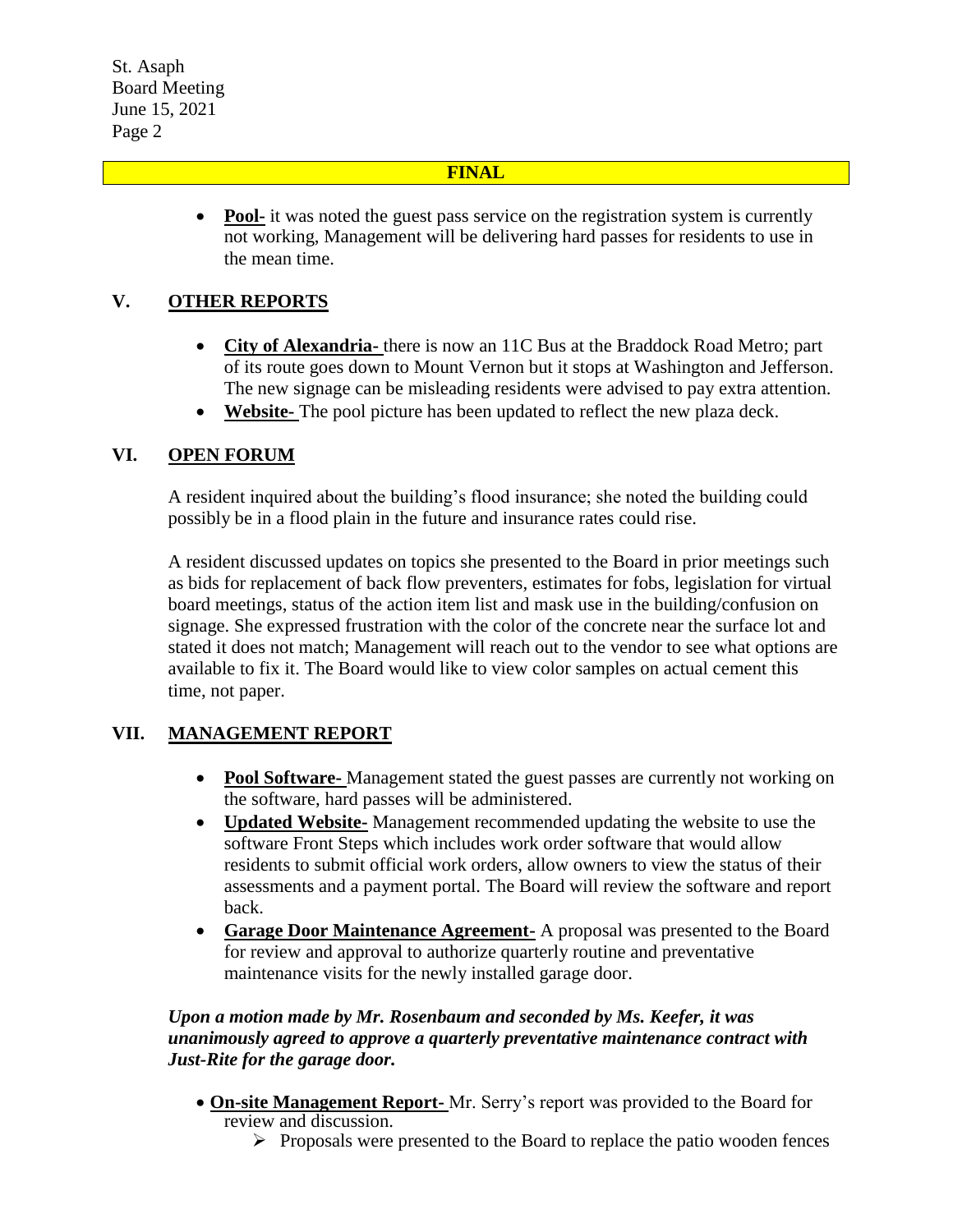St. Asaph Board Meeting June 15, 2021 Page 3

#### **FINAL**

in the courtyard.

#### *Upon a motion made by Mr. Rosenbaum and seconded by Ms. Bowman, it was unanimously agreed to approve the proposal from Ploutis for \$14,725.*

- $\triangleright$  Proposals were presented to the Board for concrete repairs in the garage for review. After discussion the Board would like to table the proposals for further clarification.
- $\triangleright$  Door replacements are needed for unit #407, JPA Contracting submitted a proposal for review and approval.

*Upon a motion made by Mr. Rosenbaum and seconded by Ms. Millslagle, it was unanimously agreed to approve the proposal from JPA for door replacement for \$7,500.*

#### **VIII. NEW BUSINESS**

• Application for window replacement for unit #208.

*Upon a motion made by Mr. Rosenbaum and seconded by Ms. Millslagle, it was unanimously agreed to approve the proposal for unit #208 contingent on the fact all of the appropriate information is submitted beforehand.*

#### **IX. EXECUTIVE SESSION**

*Upon a motion made by Ms. Bowman and seconded by Ms. Keefer, it was unanimously agreed to enter Executive Session at 8:05 p.m. to discuss legal opinion and delinquencies.*

*Open Session reconvened at 8:30 p.m.*

*Upon a motion made by Mr. Rosenbaum and seconded by Ms. Millslagle it was agreed to allow the purchaser of account #124 to obtain two animals, one for a therapeutic relationship. Ms. Keefer abstained. (3-0-1)* 

*Upon a motion made by Mr. Rosenbaum and seconded by Ms. Millslagle it was unanimously agreed to allow the purchaser of account #124 to begin engineering and investigating different options for charging spaces. It must be in her owned parking space and she will be 100% responsible for everything.* 

*Upon a motion made by Mr. Rosenbaum and seconded by Ms. Millslagle it was unanimously agreed to instruct Legal Counsel to respond of behalf of the Board notifying the appropriate parties about the required documentation needed to obtain emotional support animals.*